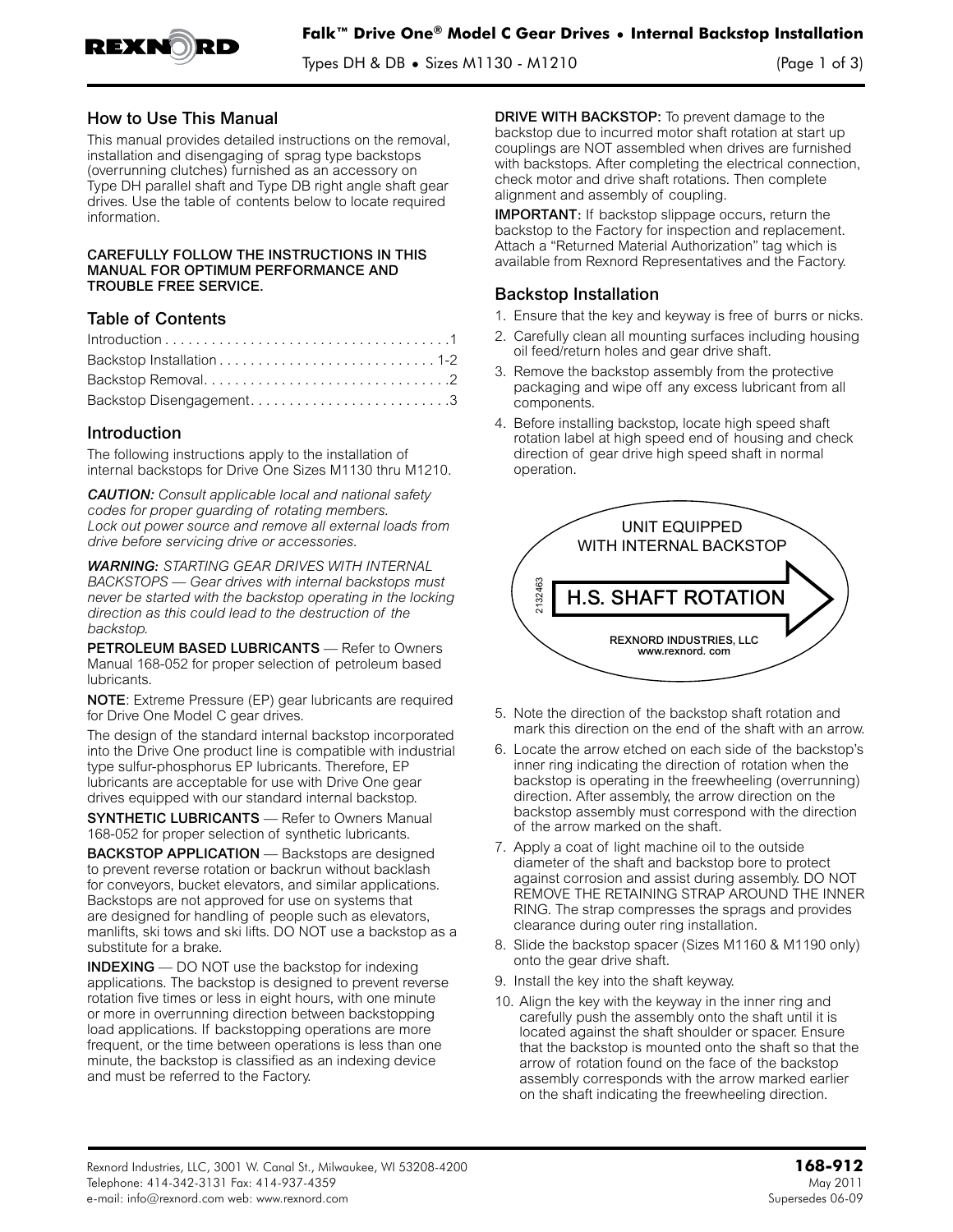

*WARNING: EXCESSIVE FORCE — When mounting the inner ring onto the shaft, pressure should only be exerted on the face of the inner ring. Pressure applied to the sprag cage could damage the backstop, resulting in a premature failure. DO NOT FORCE OR HAMMER backstop onto shaft.*



- 11. Install retaining ring into groove on shaft extension to hold backstop assembly on shaft. NOTE: Clearance between backstop and retaining ring allows for backstop to float axially on shaft.
- 12. Clean mounting surfaces on both sides of backstop outer ring, cover, and housing with solvent. Carefully apply a 3mm (.12 inch) continuous bead of Saf-T-Eze®<sup>★</sup> Flange-Seal (or equivalent) to the mounting surface of backstop outer member, circling all holes. Ensure that it is applied sparingly and evenly and that none is allowed to enter the sprag cage or the oil feed/return holes.

+ Product of Saf-T-Lock International Corp., Lombard, IL.

*CAUTION: BACKSTOP LUBRICATION — The backstop incorporates oil feed and return holes that run through the housing and backstop outer ring. The oil feed/ return holes must be open to allow lubricant to reach the backstop.*

- 13. With the retaining strap around the inner ring assembly, gently slide the outer ring over the inner ring assembly while rotating the outer ring in the direction opposite of the arrow marked on inner ring face. Remove the retaining strap when the all sprags are engaged.
- 14. Align the outer ring fastener holes with the fastener holes in the drive housing.
- 15. Install four (4) socket head cap screws into the outer ring and hand tighten to secure the backstop assembly. Confirm operation of backstop by turning the input shaft in the required direction of rotation by hand.
- 16. Remove the four (4) fasteners from the outer ring. Carefully apply a 3mm (.12 inch) continuous bead of Saf-T-Eze Flange-Seal (or equivalent) to the mounting surface of backstop outer member, circling all holes. Ensure that it is applied sparingly and evenly and that none is allowed to enter the sprag cage or the oil feed/ return holes.
- 17. Assemble the cover to the outer ring. Apply Loctite #242 medium strength thread locker (or equivalent) to fastener threads and secure the outer ring to the drive housing. Cross tighten fasteners according to Table 1.

| Table 1 — | <b>Tightening Torques: ±5%</b> |
|-----------|--------------------------------|
|           | (DO NOT Lubricate Fasteners)   |

| , D O T TOT LADITOALO T AOLOHOI O / |                                |                                    |                                 |     |                                    |  |
|-------------------------------------|--------------------------------|------------------------------------|---------------------------------|-----|------------------------------------|--|
| <b>Drive</b><br><b>Size</b>         | <b>Fastener</b><br><b>Size</b> | Hexagon<br><b>Key Size</b><br>(mm) | ISO<br><b>Property</b><br>Class | Nm  | <b>Tightening Torques</b><br>lb-ft |  |
| M1130                               | M8 x 1.25                      | 6                                  | 12.9                            | 35  | 25                                 |  |
| M1140                               | M <sub>10</sub> x 1.50         | 8                                  | 12.9                            | 69  | 51                                 |  |
| M1150                               | M <sub>12</sub> x 1.75         | 10                                 | 12.9                            | 120 | 89                                 |  |
| M1160                               | M <sub>12</sub> x 1.75         | 10                                 | 12.9                            | 120 | 89                                 |  |
| M1170                               | M <sub>12</sub> x 1.75         | 10                                 | 12.9                            | 141 | 104                                |  |
| M1180                               | M <sub>16</sub> x 2.00         | 14                                 | 12.9                            | 304 | 224                                |  |
| M1190                               | M <sub>16</sub> x 2.00         | 14                                 | 12.9                            | 304 | 224                                |  |
| M1200                               | M <sub>16</sub> x 2.00         | 14                                 | 12.9                            | 304 | 224                                |  |
| M1210                               | M <sub>16</sub> x 2.00         | 14                                 | 12.9                            | 304 | 224                                |  |

- 18. Fill drive to oil level marked on dipstick with lubricant specified in Owners Manual 168-050.
- 19. Check motor for correct rotation before completing connection to drive.

# Backstop Removal

- 1. Clean exterior of drive to prevent contaminants from entering drive.
- 2. Drain oil from drive.
- 3. Remove fasteners from the backstop assembly.
- 4. Remove backstop cover.
- 5. Gently remove the outer ring from the backstop assembly while rotating the outer ring in the direction opposite of the arrow marked on the inner ring face.
- 6. Remove the retaining ring from the backstop shaft extension.
- 7. If backstop is to be reinstalled, place a strap or wire tie wrap around the inner ring sprag assembly to depress the sprags and assist in the installation of the outer ring.